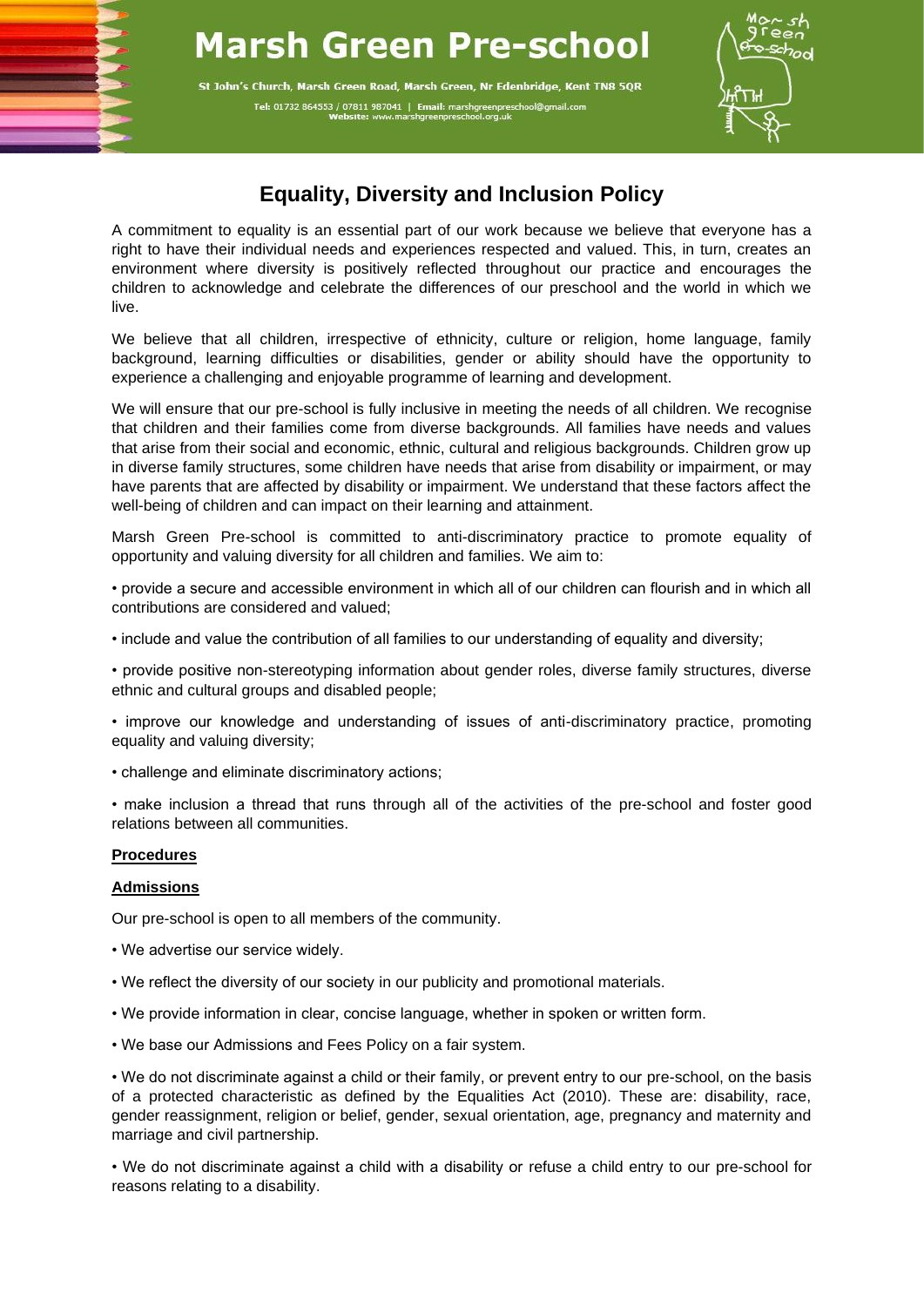• We develop an action plan to ensure that people with impairments can participate successfully in the services offered by the pre-school.

• Displaying of openly discriminatory and possibly offensive materials, name calling, or threatening behaviour are unacceptable on, or around, the premises and will be dealt with immediately and discreetly by asking the adult to stop using the unacceptable behaviour and inviting them to read and to act in accordance with the relevant policy statement and procedure. Failure to comply may lead to the adult being excluded from the premises.

• We take action against any discriminatory behaviour by staff or parents whether by:

- Direct discrimination: someone is treated less favourably because of a protected characteristic e.g. preventing families of some racial groups from using the service;
- Indirect discrimination: someone is affected unfavourably by a general policy e.g. children must only speak English in the pre-school;
- Association: discriminating against someone who is associated with a person with a protected characteristic e.g. behaving unfavourably to someone who is married to a person from a different cultural background;
- Perception: discrimination on the basis that it is thought someone has a protected characteristic e.g. making assumptions about someone's sexual orientation because of their mannerisms or how they speak.

#### **Employment**

• Posts are advertised and all applicants are judged against explicit and fair criteria.

• Applicants are welcome from all backgrounds and posts are open to all.

• We may use the exemption clauses in relevant legislation to enable the service to best meet the needs of the community.

• The applicant who best meets the criteria is offered the post, subject to references and checks by the Disclosure and Barring Service. This ensures fairness in the selection process.

• All job descriptions include a commitment to promoting equality and recognising and respecting diversity as part of their specifications.

• We monitor our application process to ensure that it is fair and accessible.

#### **Training**

• We seek out training opportunities for staff and volunteers to enable them to develop antidiscriminatory and inclusive practices, which enable all children to flourish.

• We ensure that staff members are confident and fully trained in administering relevant medicines.

#### **Curriculum**

The curriculum offered at Marsh Green Pre-school encourages children to develop positive attitudes about themselves as well as to people who are different from themselves. It encourages children to empathise with others and to begin to develop the skills of critical thinking. Our environment is as accessible as possible for all visitors and service users. We do this by:

• making children feel valued and good about themselves and others;

• ensuring that children have equality of access to learning;

• undertaking an access audit to establish if the pre-school is accessible to all children;

• making adjustments to the environment and resources to accommodate a wide range of learning, physical and sensory impairments;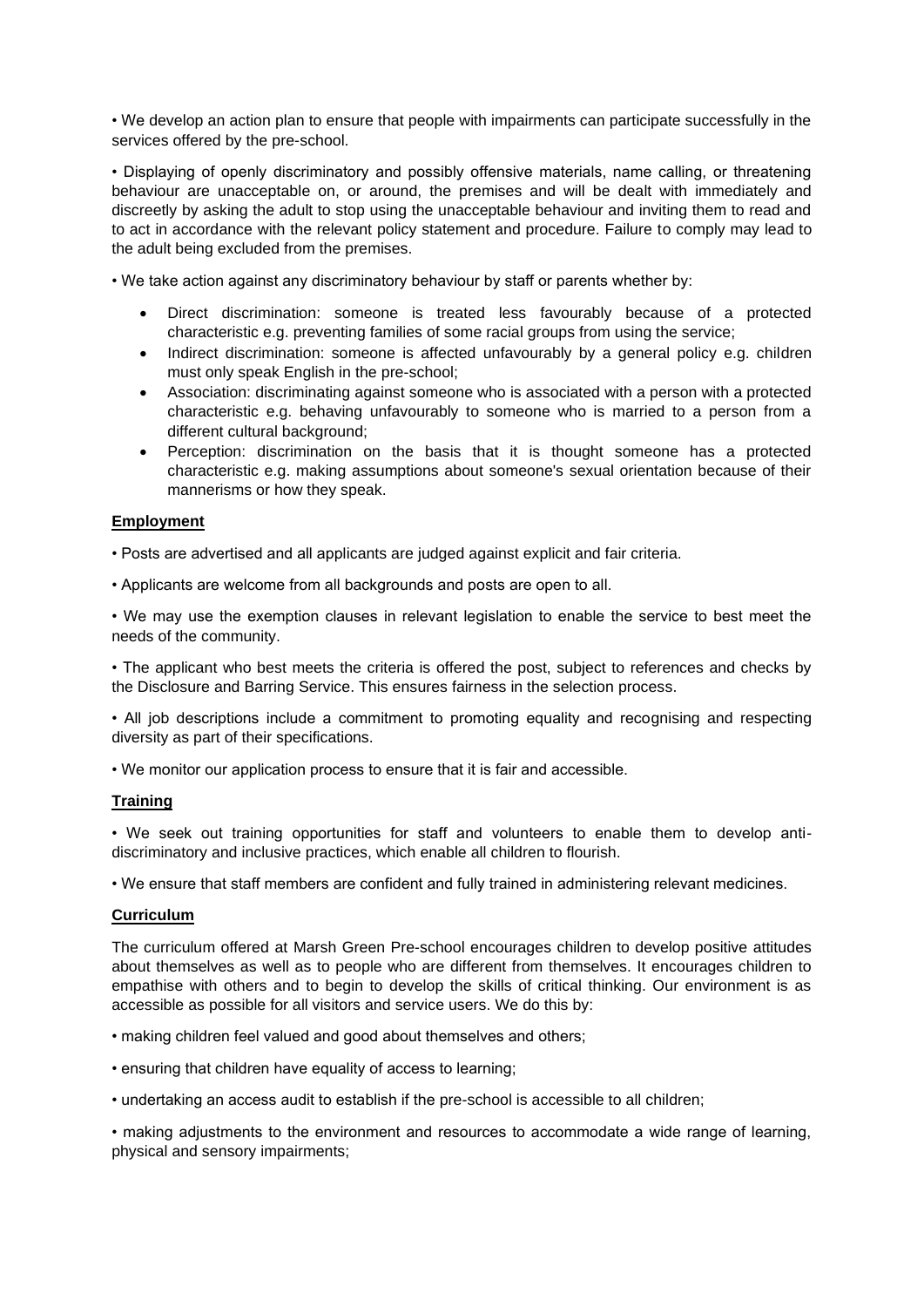• making appropriate provision within the curriculum to ensure each child receives the widest possible opportunity to develop their skills and abilities, e.g. recognising the different learning styles of girls and boys;

• positively reflecting the widest possible range of communities in the choice of resources;

- avoiding stereotypes or derogatory images in the selection of books or other visual materials;
- celebrating a wide range of festivals;
- creating an environment of mutual respect and tolerance;
- differentiating the curriculum to meet children's special educational needs;

• helping children to understand that discriminatory behaviour and remarks are hurtful and unacceptable;

• ensuring that the curriculum offered is inclusive of children with special educational needs and children with disabilities;

• ensuring that children learning English as an additional language have full access to the curriculum and are supported in their learning

• ensuring that children speaking languages other than English are supported in the maintenance and development of their home languages.

#### **Valuing diversity in families**

• We welcome the diversity of family lifestyles and work with all families.

• We encourage children to contribute stories of their everyday life to the pre-school.

• We encourage mothers, fathers and other carers to take part in the life of the pre-school and to contribute fully.

• For families who speak languages in addition to English, we will develop means to ensure their full inclusion.

• We offer a flexible payment system for families of differing means and offer information regarding sources of financial support.

• We take positive action to encourage disadvantaged and under-represented groups to use the preschool.

#### **Food /Snacks**

• We work in partnership with parents to ensure that dietary requirements of children that arise from their medical, religious or cultural needs are met.

• We help children to learn about a range of food, and of cultural approaches to mealtimes and eating, and to respect the differences among them.

#### **Meetings and Information**

• We positively encourage fathers to be involved in the pre-school, especially those fathers who do not live with the child. We ask all parents for both the mothers and fathers contact details when they start the pre-school.

• Information about meetings or information on the children such as newsletters or topics is communicated verbally and in writing. This ensures that all mothers and fathers have been informed and have received information regarding their child's time in preschool, as well as how to access any meetings that we may have at the pre-school.